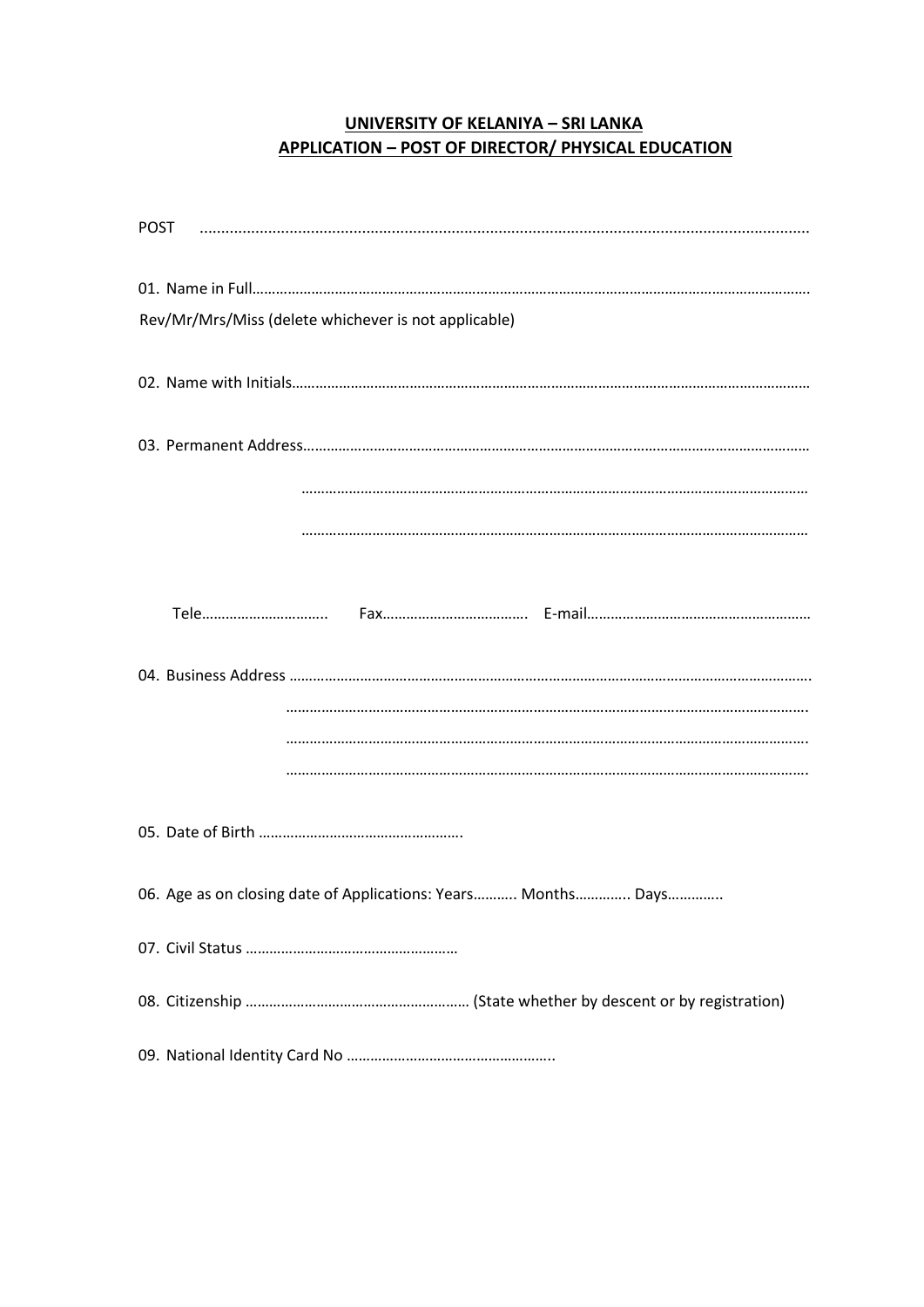## 10. Details of Secondary Education

| Name of School/College | From                                                        | To                         | <b>Examination Pass</b> |                                     |
|------------------------|-------------------------------------------------------------|----------------------------|-------------------------|-------------------------------------|
|                        |                                                             |                            |                         |                                     |
|                        |                                                             |                            |                         |                                     |
|                        |                                                             |                            |                         |                                     |
|                        |                                                             |                            |                         |                                     |
|                        |                                                             |                            |                         |                                     |
|                        |                                                             |                            |                         |                                     |
|                        |                                                             |                            |                         |                                     |
|                        |                                                             |                            |                         |                                     |
| 11.                    | Higher Education [First Degree and Postgraduate Degree (s)] |                            |                         |                                     |
| University/Institution | From - To<br>(with Dates)                                   | Degrees and Class Obtained | Subject /<br>Subjects   | Effective<br>Date of the<br>degrees |

12. Subjects offered for the first degree

| ⌒ |  |
|---|--|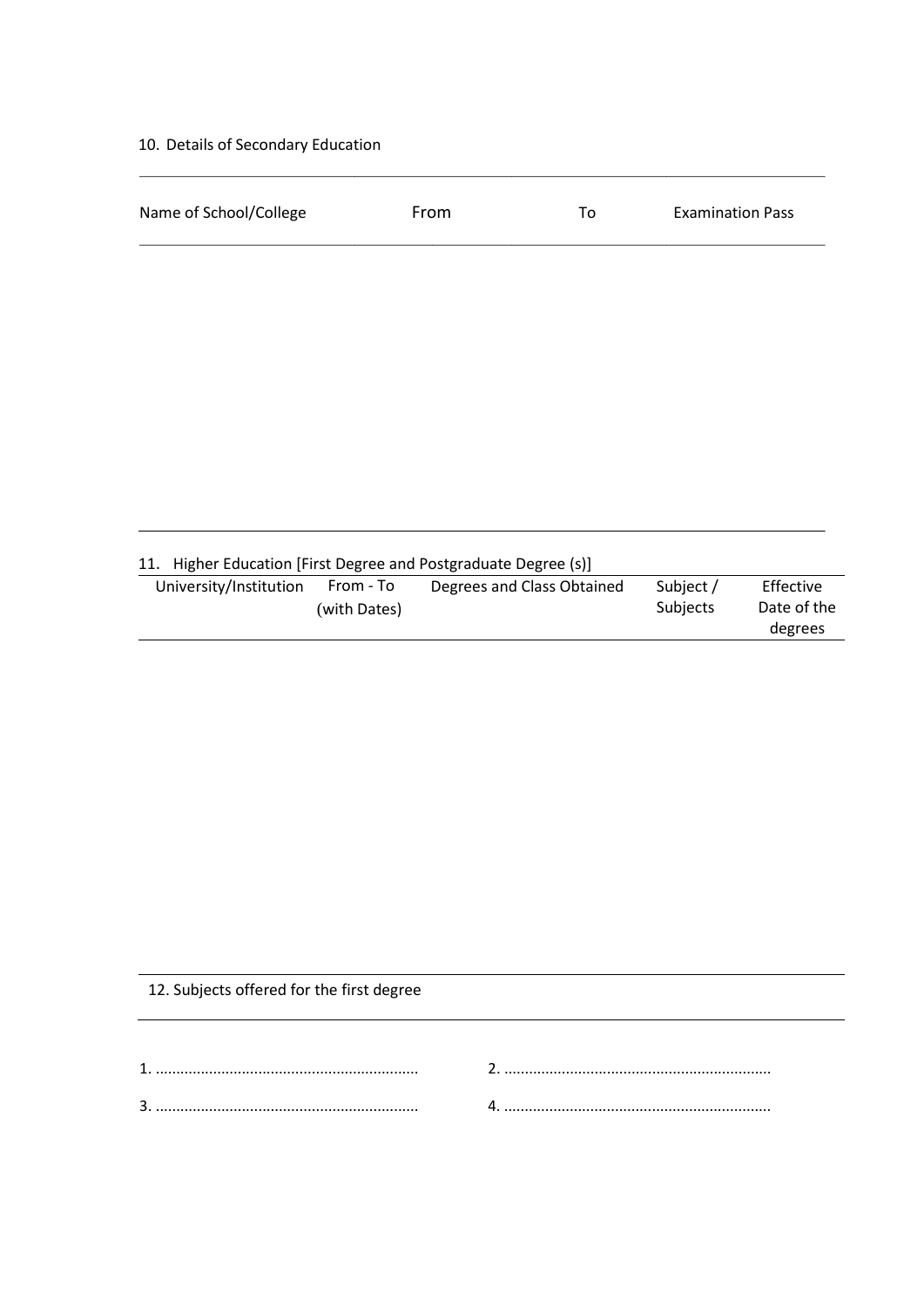State whether first Degree is a Special Degree or a General Degree

……………………………………………………….

13. Details of Scholarships, Medals &Prizes etc.

(If space is not sufficient use separate sheet of same size and attach to the end)

14. Present Post and Institution ……………………………………………………………………………………….. Date of Appointment ......................................................... Salary Scale ................................................................ Salary Step ........................................................................ ^State whether a Permanent post or a Temporary /Contract Appointment)

………………………………………………………………………………………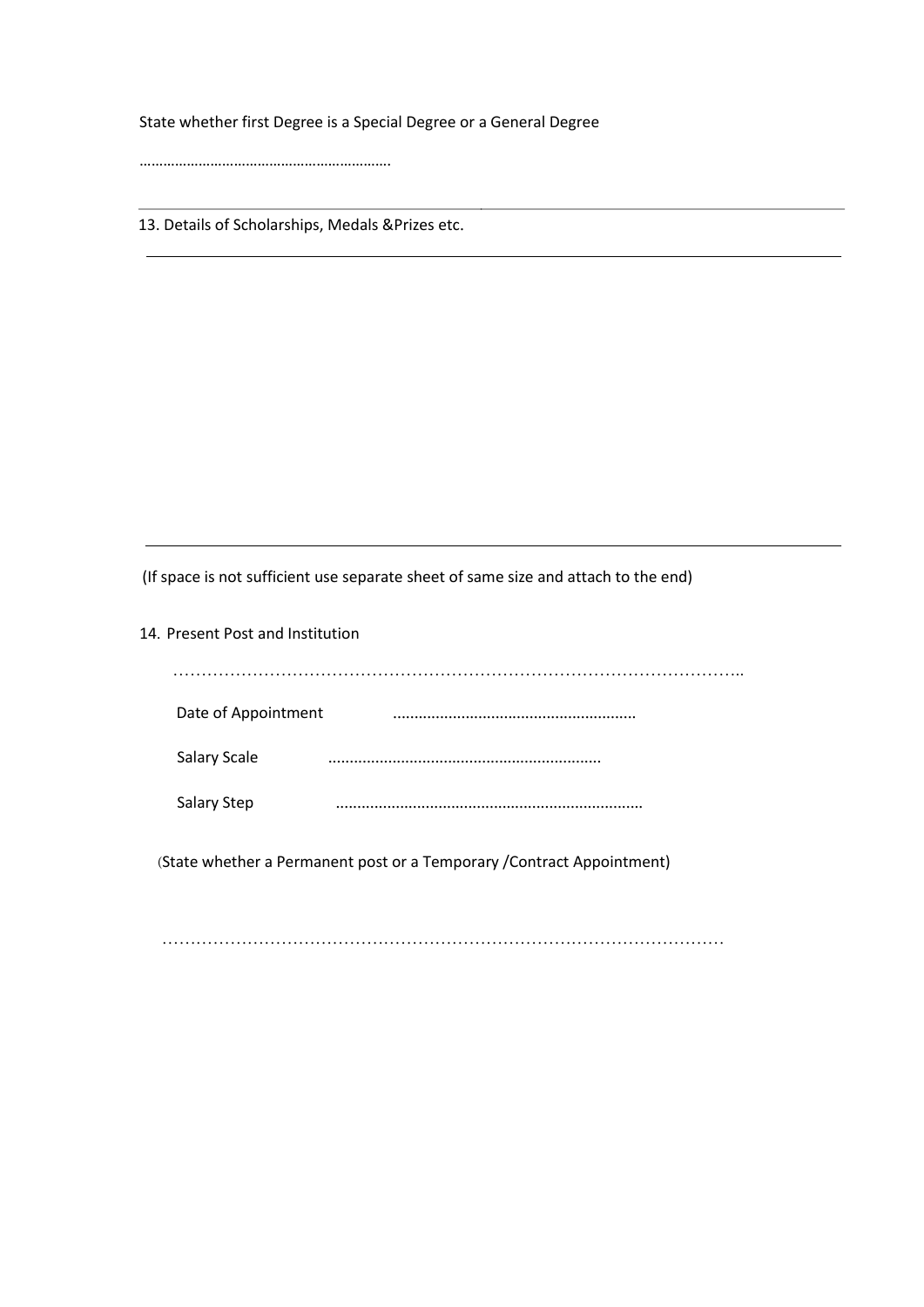15. Experience in organizing and implementing the physical educational programmes (state previous appointments with post held and duration)

| Post | Institution | To - From |  |
|------|-------------|-----------|--|
|      |             |           |  |

(If space is not sufficient use separate sheet and attach to the end)

16. Extra-curricular activities

(If space is not sufficient use separate sheet and attach to the end)

(Other Information

Attach curriculum vitae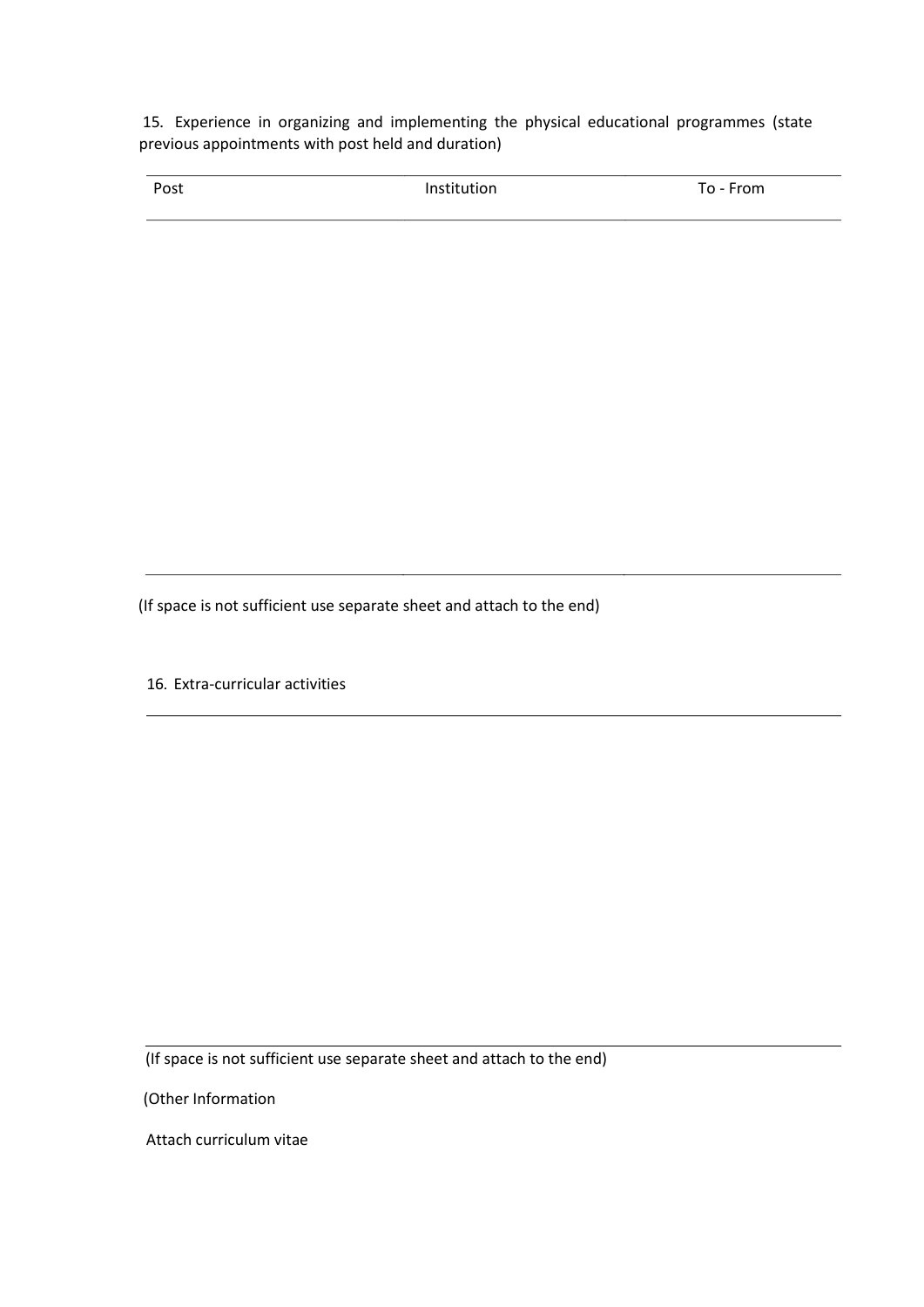#### 17. Proficiency in Languages

## ^Tick correct cage)

| Written     |              |      |              | Spoken |      |              |      |              |        |      |
|-------------|--------------|------|--------------|--------|------|--------------|------|--------------|--------|------|
| Language    | Very<br>Good | Good | Satisfactory | Normal | Weak | Very<br>Good | Good | Satisfactory | Normal | Weak |
| Sinhala     |              |      |              |        |      |              |      |              |        |      |
| ii Tamil    |              |      |              |        |      |              |      |              |        |      |
| iii English |              |      |              |        |      |              |      |              |        |      |
| iv Other    |              |      |              |        |      |              |      |              |        |      |

# 18. Details of Bank Loans for higher studies if any

| Name of the Bank | Loan | Date | Amount |
|------------------|------|------|--------|
|                  |      |      |        |

## 19. Are you under any obligatory National Service?

Yes/No (Specify)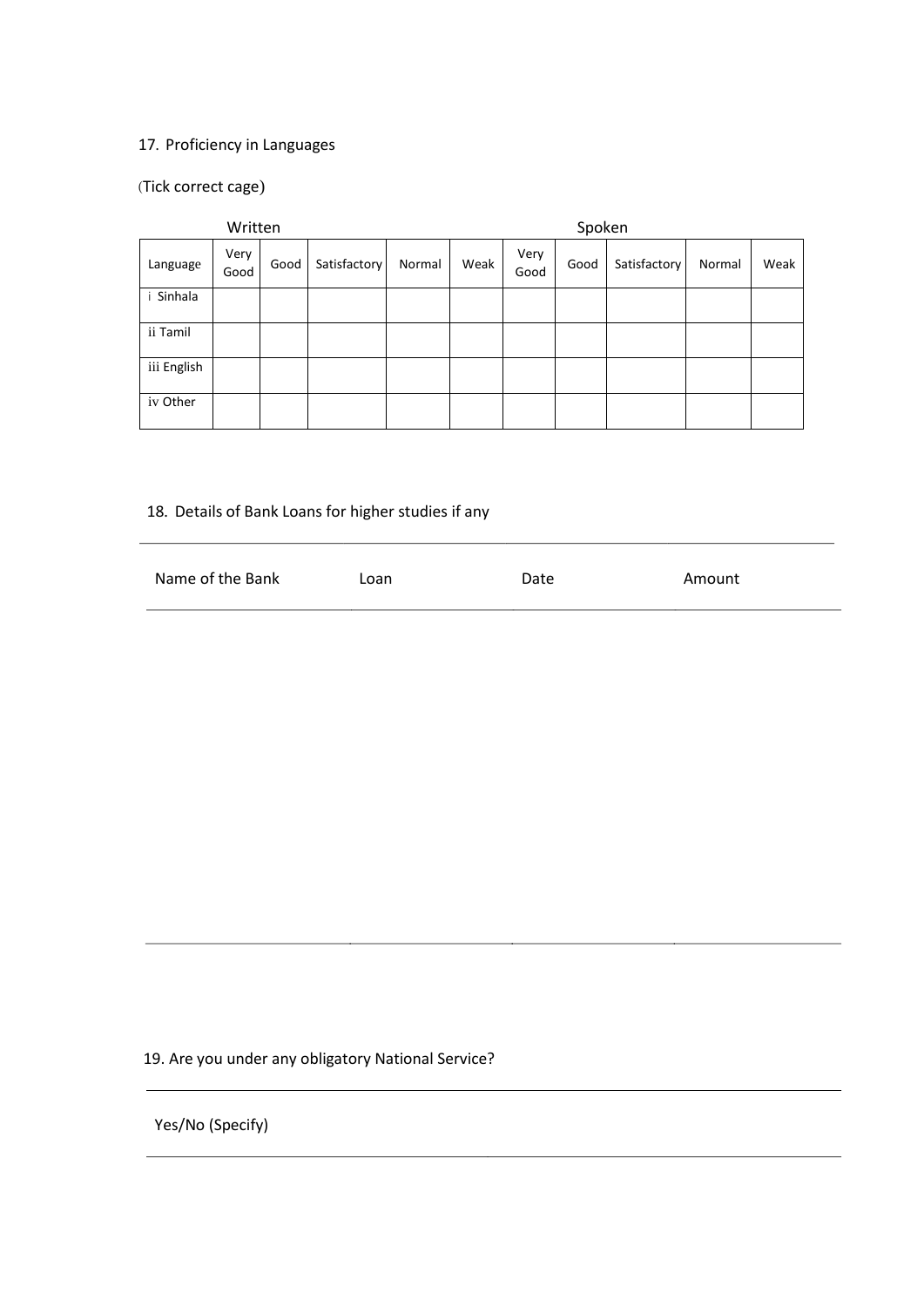20. Names and addresses of two non- related referees

 $(1)$  (2)

I hereby declare that the particulars furnished by me in the application are true and accurate. I am also aware that if any particulars contained herein are found to be false or incorrect I am liable to disqualification if the inaccuracy is discovered before the selection and dismissal without any compensation if the inaccuracy if the inaccuracy is discovered after the appointment.

Signature of Applicant ........................................................ Date................................